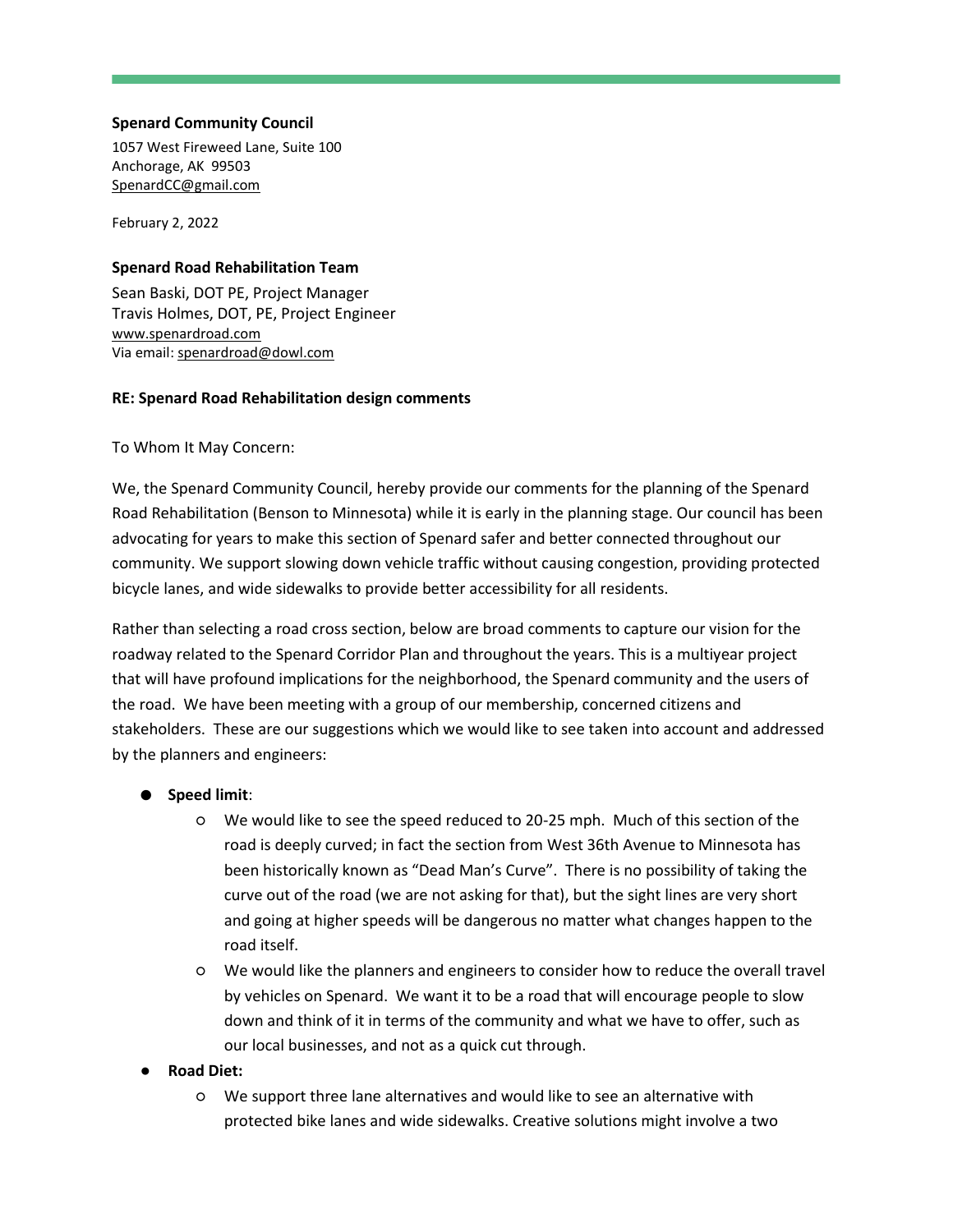driving lane alternative with a median in sections, such as what has been done on West 9th Avenue and the southern section of Spenard Road. We would like this considered in the design along the corridor.

○ We recommend a narrower 11-12' center turn lane so as to free up extra space for the pedestrian and bike accommodations on the sides of the road.

# **Bicycle facility:**

- We need to increase the width of the separated bike lanes. Even at 4.5 feet, the bike lane is too narrow (especially for fat tire bikes and including the gutter pan) for safety reasons. The reduced size of the turning lanes will make it possible to have wider bike lanes and pedestrian trails. The additional width should not be taken from the multiuse path.
- The bike lanes should be separate and protected from both motorized traffic and pedestrians. They should be well marked, painted and with signage, all in keeping to the highest and best practices and standards.

## ● **Access and cross-streets:**

- More work needs to be done to include the higher traffic counts that will accompany the construction currently happening with the CIHA project and future planned development farther east on Chugach Way. This includes the need for safe nonmotorized access for pedestrians, bicyclists, people using wheelchairs or other modes of transportation onto and out of Chugach Way.
- There needs to be a higher concentration of attention to how the road will interface with Chugach Way, West 30th Avenue, West 32nd/33rd and so on. How will the spillage from the improved road impact the side streets that have no sidewalks or trails? How will the improvements to West 32nd and 33rd interconnect with Spenard?
- The planners and engineers need to take into account the higher use of West 36th by vehicles between Spenard and Minnesota. The road there is underdeveloped with sidewalks that disappear and a narrow right of way. We can only assume this part of the road will be more heavily used in the future.
- The SCC has opposed the routing of northbound traffic from Minnesota to Spenard and a couplet at West 36th in the past and continues to do so. This is contrary to our desires for a safer, slower road that will be friendlier to pedestrians and bicyclists.
- **Integrate transit:** The plan is considered a "Transit Corridor", so it should include bus turnouts and ways for passengers to safely cross Spenard Road throughout the corridor to get on and off the bus.
- **Safe crosswalks:** 
	- There need to be safe pedestrian crossings. Again, there are the curves which makes it extremely hazardous for people to cross anywhere other than at Benson Blvd. or 36th Avenue.
	- Can the idea of motion lights or weight pads be included on Chugach Way that will allow cars to exit without a planned lighting signal? There is a concern that having a signal at Chugach will cause traffic to back up on Spenard even further towards 36th, but having an "as needed" light might assist as a safer alternative.